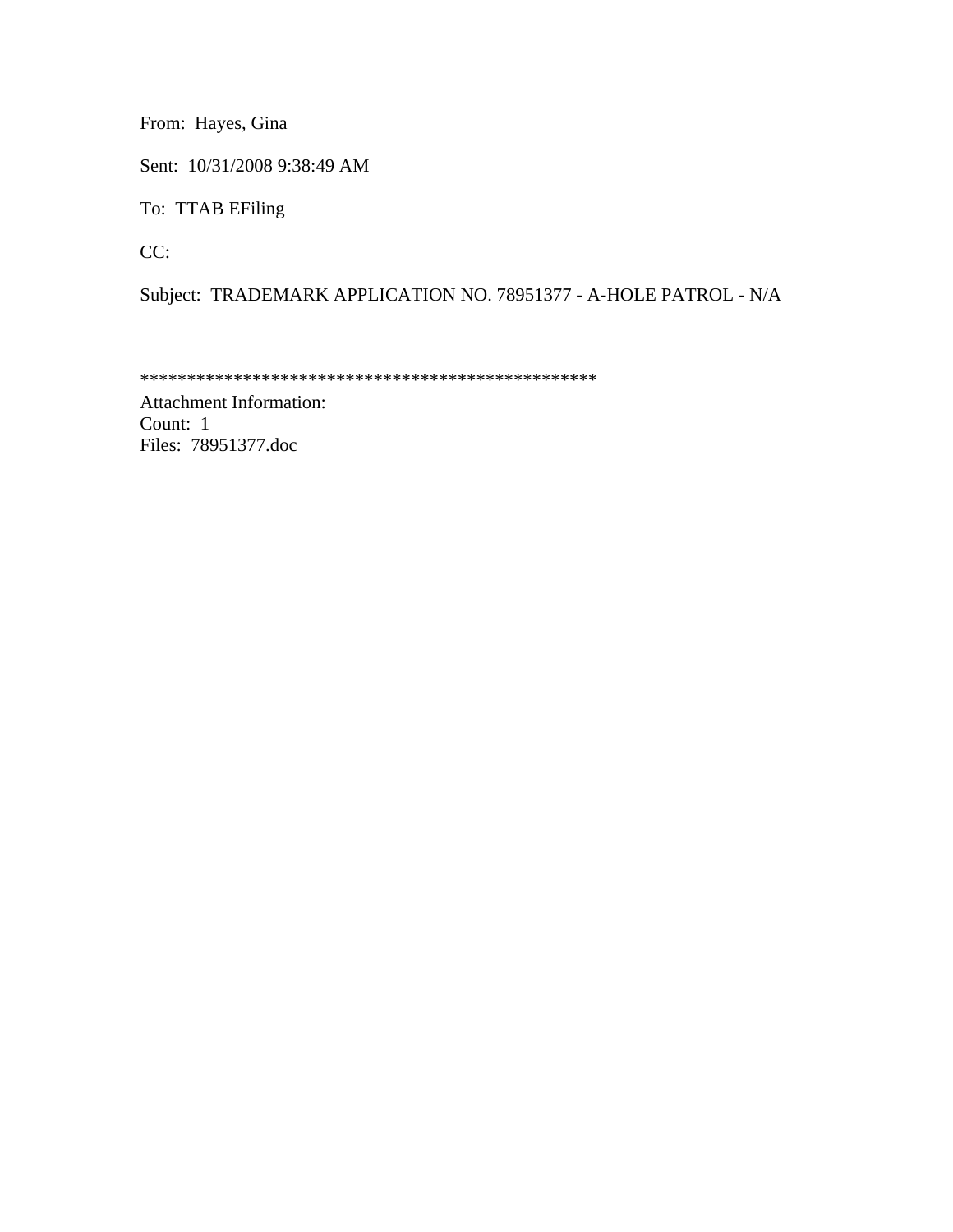# **UNITED STATES PATENT AND TRADEMARK OFFICE**

**SERIAL NO**: 78/951377

**MARK**: A-HOLE PATROL

**CORRESPONDENT ADDRESS**: Eric W. Hagen McDermott Will & Emery LLP 38th Floor 2049 Century Park East Los Angeles CA 90067-3218 **APPLICANT**: JIBJAB MEDIA INC.



**GENERAL TRADEMARK INFORMATION: http://www.uspto.gov/main/trademarks.htm**

**TTAB INFORMATION: http://www.uspto.gov/web/offices/dcom/ttab/index.html** 

 **CORRESPONDENT'S REFERENCE/DOCKET NO**: N/A **CORRESPONDENT E-MAIL ADDRESS**: ehagen@mwe.com

## **EXAMINING ATTORNEY'S APPEAL BRIEF**

 Jibjab Media, Inc. (hereinafter referred to as "Applicant") has appealed the examining attorney's final refusal to register the proposed mark, A-HOLE PATROL. The application was refused on the grounds that the proposed mark is scandalous within the meaning of Section 2(a) of the Trademark Act, 15 U.S.C. Section 1052(a). The trademark examining attorney respectfully requests that the Board affirm this refusal.

### **STATEMENT OF FACTS**

 On August 14, 2006, Applicant, Jibjab Media, Inc. applied to register the mark A-HOLE PATROL as a Collective Membership Mark for services identified as, an "online social club that screens jokes submitted by users to control offensive and inappropriate content." In the first Office Action dated January 16, 2007, the Examining Attorney refused registration under Section 2(a) of the Trademark Act. The first Office Action states that the mark is disparaging and rejected the recitation of services as not identifying a collective membership. The subsequent office actions clarify that the 2(a) refusal was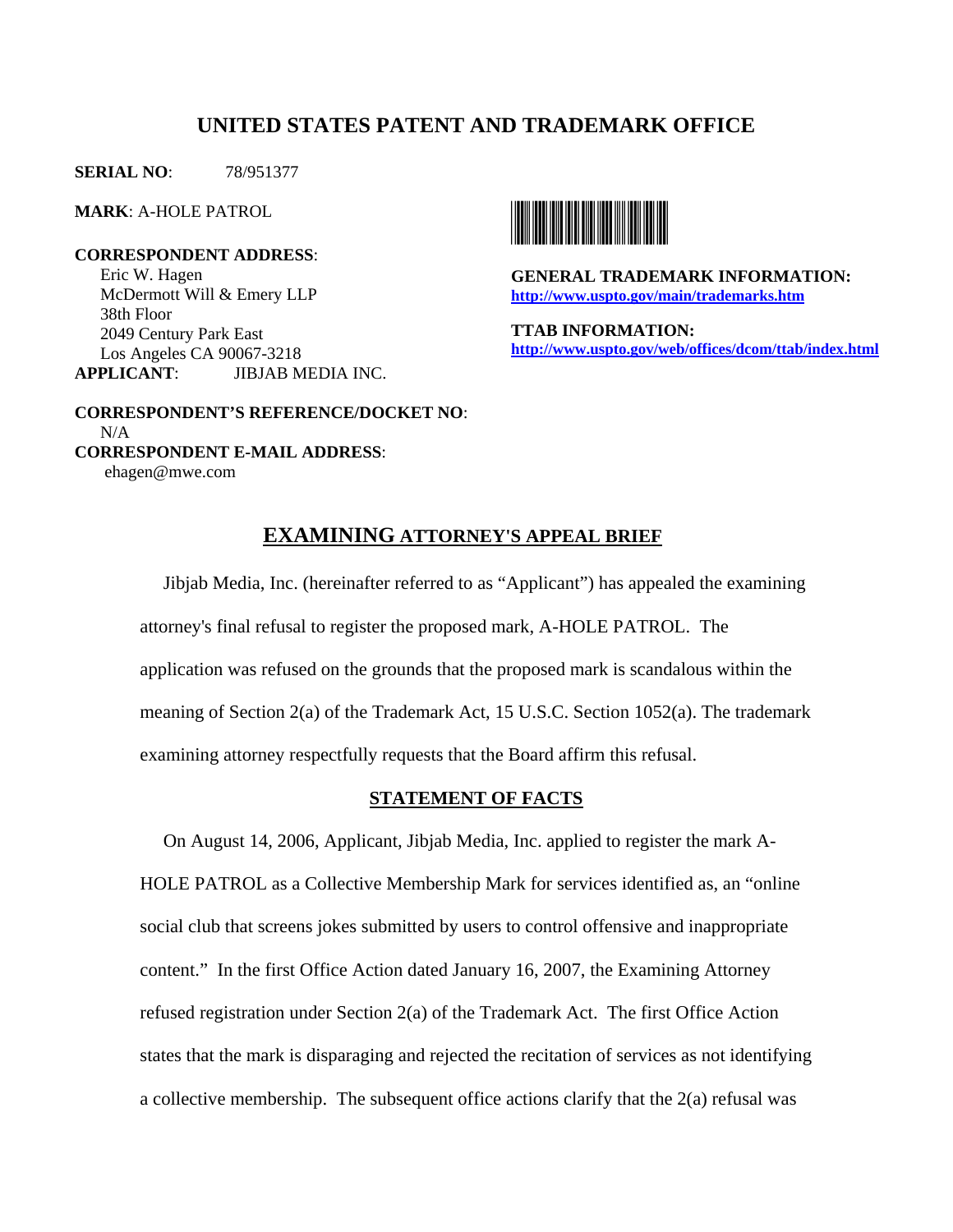issued because the wording is scandalous and immoral. Disparagement is not an issue in this case.

 In its response filed July 17, 2007, Applicant presented arguments that the mark was not scandalous and amended the recitation of services. Also, on July 19, 2007, Applicant filed an Amendment to Allege Use. On August 1, 2007, the examiner issued an Office Action responding to both the July 17 and the July 19 Responses continuing the  $2(a)$ refusal and refusing the specimen because it did not show use of the mark as a Collective Membership mark. The examiner requested a substitute specimen or in the alternative, that Applicant amends the application to a service mark application and further revises the recitation of services. On September 26, 2007, Applicant amended the application to a service mark and amended the recitation of services, which resolved the specimen issue. On October 18, 2007, the Examining Attorney issued a final refusal under Section 2(a).

 On April 18, 2008, Applicant filed a Notice of Appeal and Request for Reconsideration. On May 12, 2008, the Examiner issued an action denying the Request for Reconsideration. The Trademark Trial and Appeal Board resumed the proceedings on June 2, 2008. Applicant filed a request to extent time to file its brief on August 1, 2008. The Board granted the request for an extension and the Applicant filed its brief on September 1, 2008. On September 8, 2008, jurisdiction was restored to the examining attorney.

### **ISSUE ON APPEAL**

 Whether applicant's proposed mark, A-HOLE PATROL for "online social club that screens jokes submitted by users to control offensive and inappropriate content" is scandalous and immoral.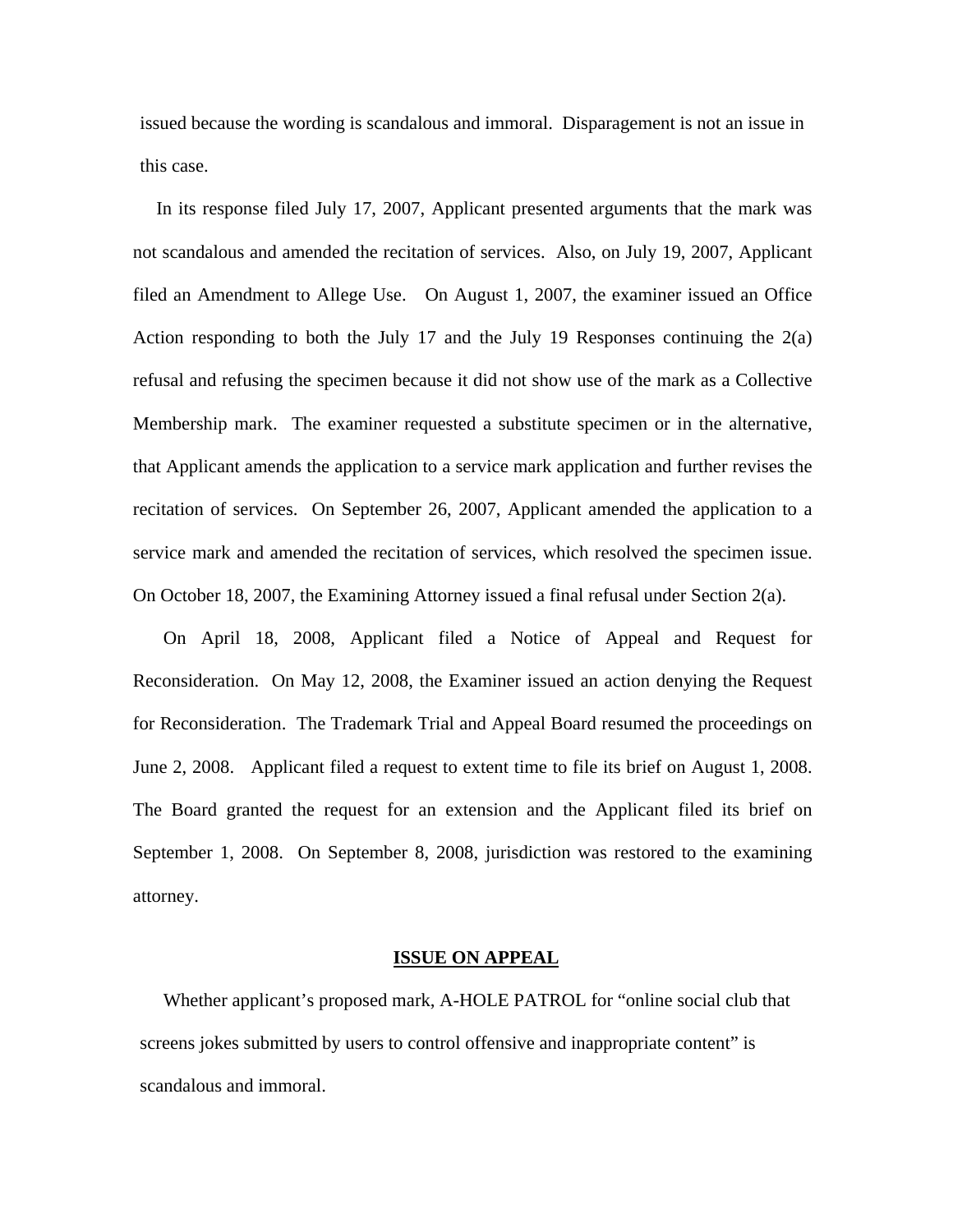## **ARGUMENTS**

## **A. THE APPLICANT'S MARK IS SCANDALOUS AND IMMORAL UNDER SECTION 2(a) OF THE TRADEMARK ACT.**

The applicant's proposed mark A-HOLE PATROL is scandalous and immoral under

Section 2(a) of the Trademark Act. A substantial composite of the American public

considers the term "A-HOLE" vulgar. It is an abbreviated form of the vulgar term

"asshole."

Section 2(a) of the Trademark Act, 15 U.S.C. §1052 (a) states:

No trademark by which the goods of the applicant may be distinguished from the goods of others shall be refused registration on the principal register on account of its nature unless it--consists of or comprises immoral, deceptive, or scandalous matter; or matter which may disparage or falsely suggest a connection with persons, living or dead, institutions, beliefs, or national symbols, or bring them into contempt, or disrepute;

The Federal Circuit has determined that showing a word is vulgar is sufficient to meet the

scandalous and immoral requirements under Section 2(a). In *In re Boulevard Entertainment, Inc.,* 

*334 F.3d at 1336, 67 USPQ2d 1475, 1477 (Fed. Cir. 2003),* the Federal Circuit determined:

that to justify refusing to register a Trademark under the first clause of section 1052(a), the PTO must show that the mark consists of or comprises "immoral, deceptive, or scandalous matter." *In re Mavety Media Group, Ltd*., 33 F.3d 1367, 1371 (*Fed. Cir.* 1994). A showing that a mark is vulgar is sufficient to establish that it "consists of or comprises immoral … or scandalous matter" within the meaning of section 1052(a). *See id. At 1371-74* (analyzing a mark in terms of "vulgarity"); *In re McGinley, 660 F. 2d 481, 485 (CCPA 1981)* (quoting with approval *In re Runsdorf, 171 USPQ 443, 443-44 (TTAB 1971)*, which refused registration of a mark on grounds of vulgarity). In meeting its burden, the PTO must consider the mark in the context of the marketplace as applied to the goods described in the application for registration. *McGinley, 660 F.2d at 485.* In addition, whether the mark consists of or comprises scandalous matter must be determined from the standpoint of a substantial composite of the general public (although not necessarily a majority), and in the context of contemporary attitudes, id., keeping in mind changes in social mores and sensitivities. *Mavety, 33 F.3d at 1371.*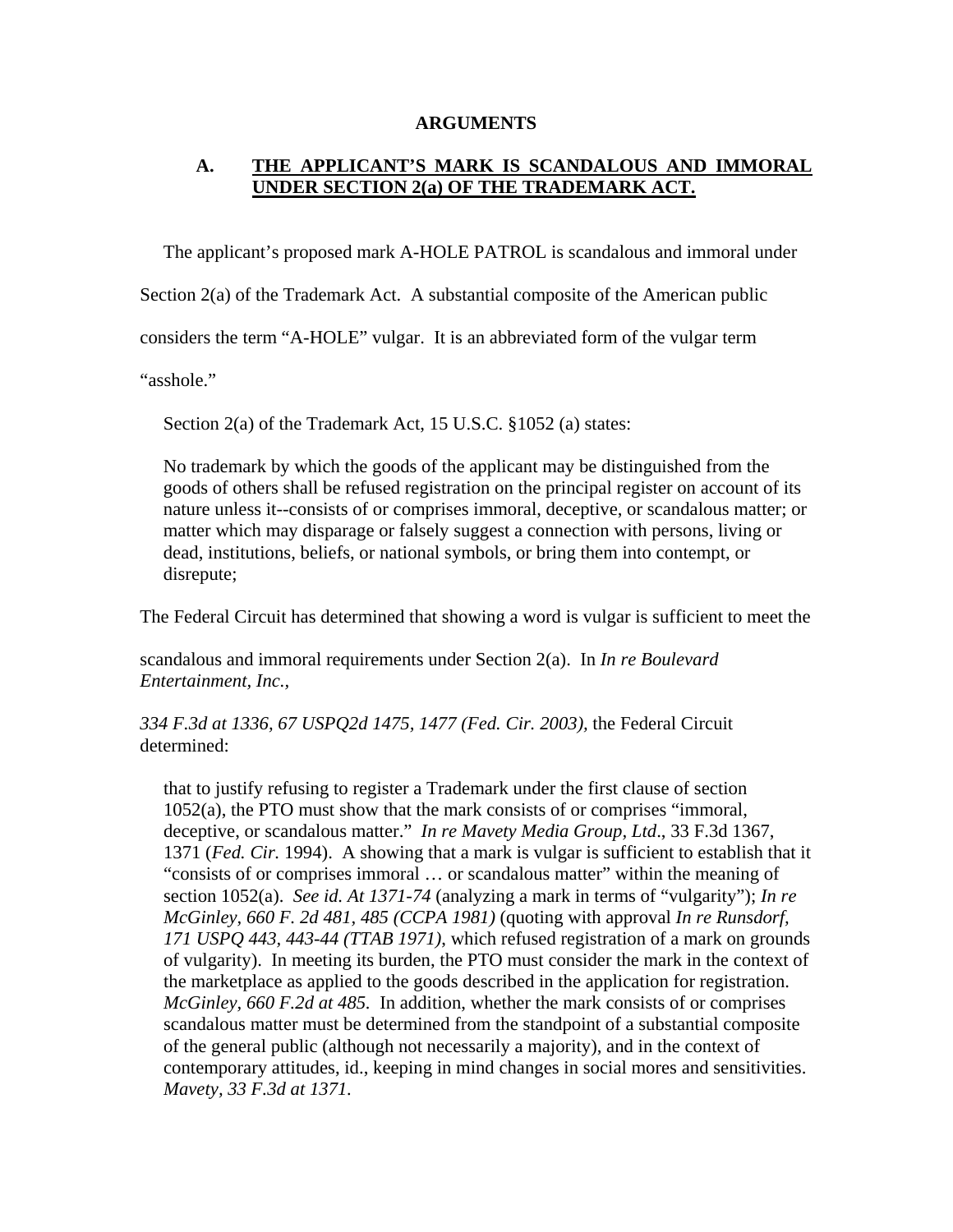Although the words "immoral" and "scandalous" may have somewhat different connotations, case law has included immoral matter in the same category as scandalous matter. *See In re McGinley*, 660 F.2d 481, 484 n.6, 211 USPQ 668, 672 n.6 (C.C.P.A. 1981), *aff'g* 206 USPQ 753 (TTAB 1979) ("Because of our holding, *infra*, that appellant's mark is 'scandalous,' it is unnecessary to consider whether appellant's mark is 'immoral.' We note the dearth of reported trademark decisions in which the term 'immoral' has been directly applied.") TMEP §1203.01. The statutory language "scandalous" has also been considered to encompass matter that is "vulgar," defined as "lacking in taste, indelicate, morally crude." *In re Runsdorf,* 171 USPQ 443, 444 (TTAB 1971) see also TMEP §1203.01.

 Under Section 2(a), to be considered "scandalous," a mark must be "shocking to the sense of truth, decency or propriety; disgraceful; offensive; disreputable; … giving offense to the conscience or moral feelings; … [or] calling out for condemnation." See *In re Mavety Media Group Ltd.*, 33 F.3d 1367, 1371 (Fed. Cir. 1994). Whether a term is scandalous is determined from the standpoint of "*not necessarily a majority, but a substantial composite of the general public, and in the context of contemporary attitudes.*" Id.

In support of this refusal, the examiner's first Office Action included a definition of "a-hole" from the urbandictionary.com to prove that the term is commonly used in place of the term "asshole." The Urbandictionary.com defined the term as "a polite, inoffensive manner to refer to someone as an asshole." In addition, the examiner's Response to the Applicant's Request for Reconsideration included an excerpt from the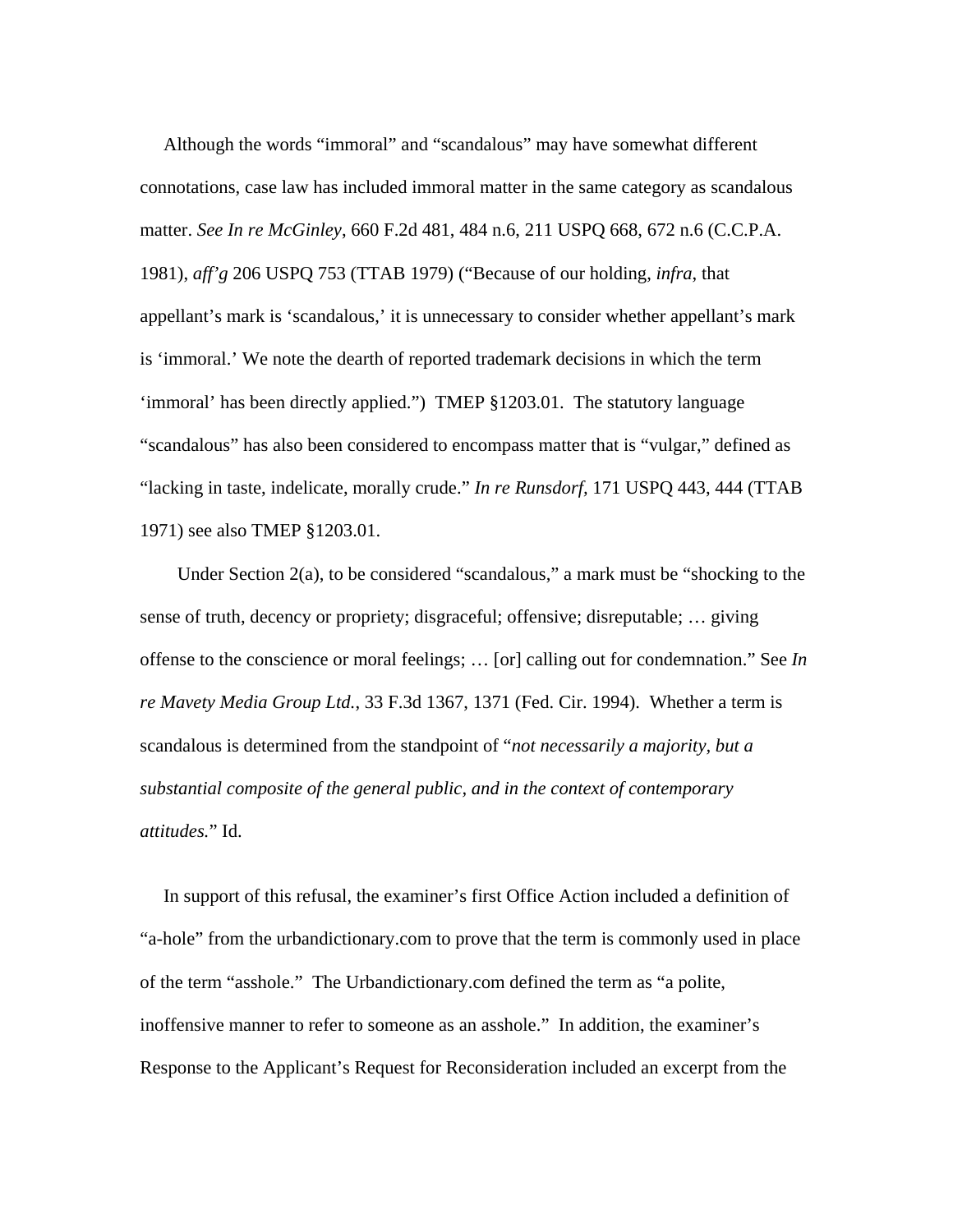Forbidden American English book by Richard Spears, which defines "a-hole" as "asshole." It was also note that The Forbidden American English book placed the term among a list of terms that is "usually uttered with an intention of punishing or hurting" [Examiner's Response to Request for Reconsideration].

 The examiner also included three dictionary definitions of the term "asshole," demonstrating that the term is vulgar. Two of the definitions are from standard dictionaries:

1) asshole: Vulgar Slang. 1. The anus. 2. A thoroughly contemptible, detestable person (see the attached from the American Dictionary of the English Language).

(2) asshole: 1. usually vulgar: ANUS 2. a stupid, incompetent, or detestable person b. usually vulgar: the worst place – usually used in the phrase "asshole of the universe" (see the attached from Merriam-Webster Dictionary).

(3) asshole: 1. (vulgar) anus. 2. a contemptible or stupid. 3. (slang) the worse part of a thing or place. (see the attached from www.wordsmyth.net/live/home.

 Dictionary evidence may be sufficient to show that a term is vulgar if multiple dictionaries, including at least one standard dictionary, uniformly indicate that the term's meaning is vulgar. TMEP §1203.01; *see In re Boulevard Entm't, Inc.*, 334 F.3d at 1336, 67 USPQ2d at 1475 (holding the wording 1-800-JACK-OFF and JACK OFF scandalous where all dictionary definitions of "jack-off" were considered vulgar); *In re Tinseltown, Inc.*, 212 USPQ 863 (TTAB 1981) (holding the wording BULLSHIT scandalous where multiple dictionary definitions showed the primary definition is vulgar).

 In addition, the examiner attached excerpts from newspaper articles gathered from the Lexis database demonstrating use of the term "a-hole" as a substitute for asshole as well as article that indicate the term "asshole" is considered scandalous and immoral by a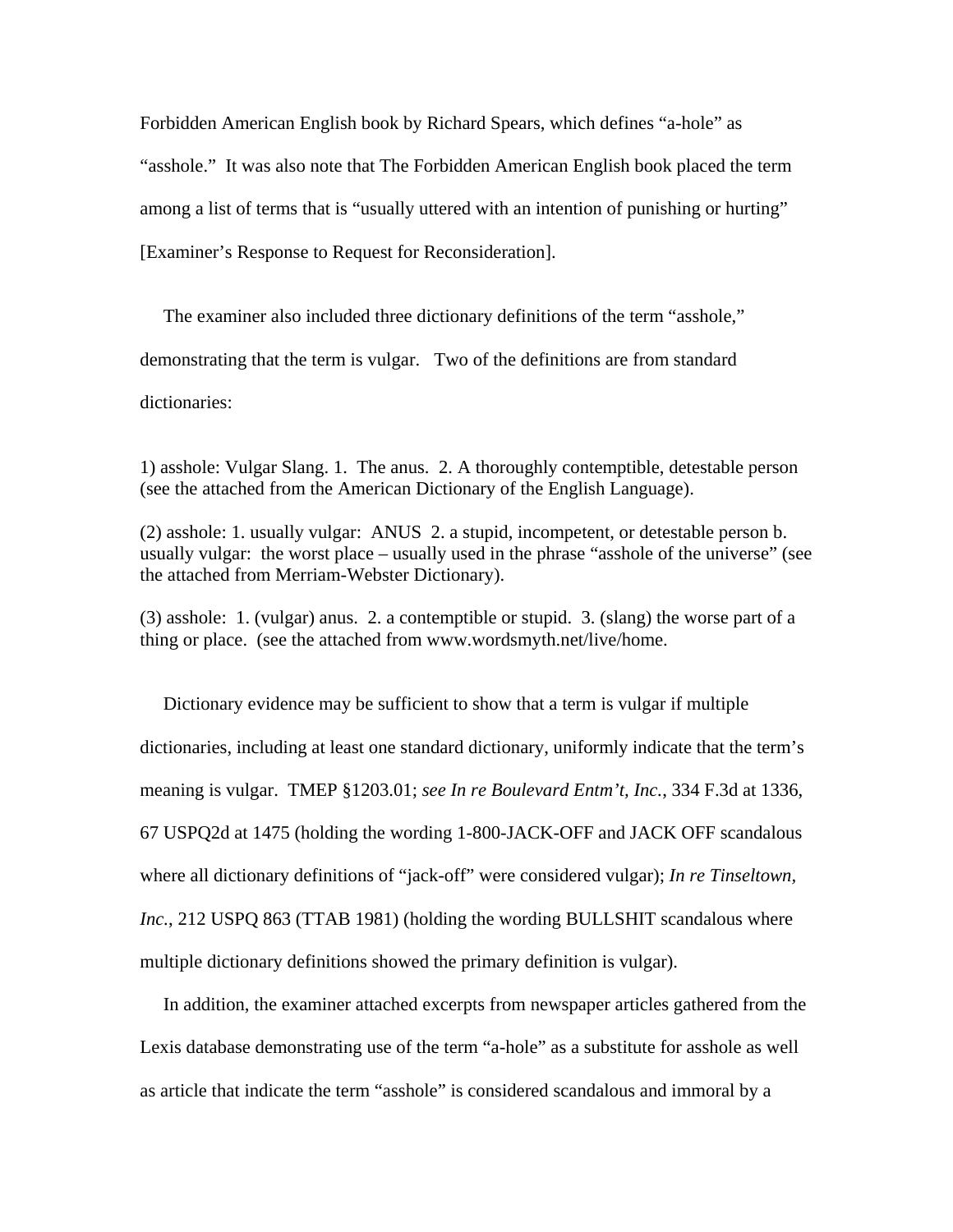substantial composite of the American public. For example, an article in the *Chicago Reader,* dated September 17, 2004 (attached to the final Office Action) demonstrates that a substantial composite of the American public considers the term asshole a scandalous and immoral term. The article quoted a proposed Congressional bill, which listed asshole among a list words considered profane language:

Commissioner Copps has been calling for broadcasters to create a new code of ethics to replace the old one. Other decency watchdogs feel the industry can no longer be trusted to police itself. Last year, after Bono declared Gangs of New York "fucking brilliant" on the Golden Globes, Republican congressmen Doug Ose of California and Lamar Smith of Texas introduced a bill that would define profane language where it had never been defined before--in Title 18 of the U.S. Code--using an expanded version of [George Carlin]'s list. It could well be the filthiest piece of legislation ever drafted: "As used in this section, the term 'profane,' used with respect to language, includes the words 'shit,' 'piss,' 'fuck,' 'cunt,' 'asshole,' and the phrases 'cock sucker,' 'mother fucker,' and '**ass hole,**' compound use (including hyphenated compounds) of such words and phrases with each other or with other words or phrases, and other grammatical forms of such words and phrases (including verb, adjective, gerund, participle, and infinitive forms)." (Emphasis added).

Along the same lines, a *New Times* article*,* dated September 21, 2000 (see

the final Office Action dated October 18, 2007), confirmed the fact that

newspapers in America resist printing the term asshole. The article stated:

The News and the Post sometimes drew upon the very same syndicated columnists; during the test week, they published separate treatises by venerable ex-Nixon speechwriter William Safire, and both featured a Maureen Dowd tweak of George W. Bush following his identification of New York Times reporter Adam Clymer as a "major-league asshole." (This snicker-worthy subject was also tackled by Richard Reeves, Cal Thomas, new Roger Ebert sidekick Richard Roeper, Tony Kornheiser and Post editorial page editor Sue O'Brien, who joked about newspapers willing to print the words "**ass" and "hole**" separately but being too timid to put them together.

Like the reluctant newspapers, although the Trademark Office has registered the term

"ass," neither the term "asshole" nor any rendition of it, e.g., "a-hole" are registered.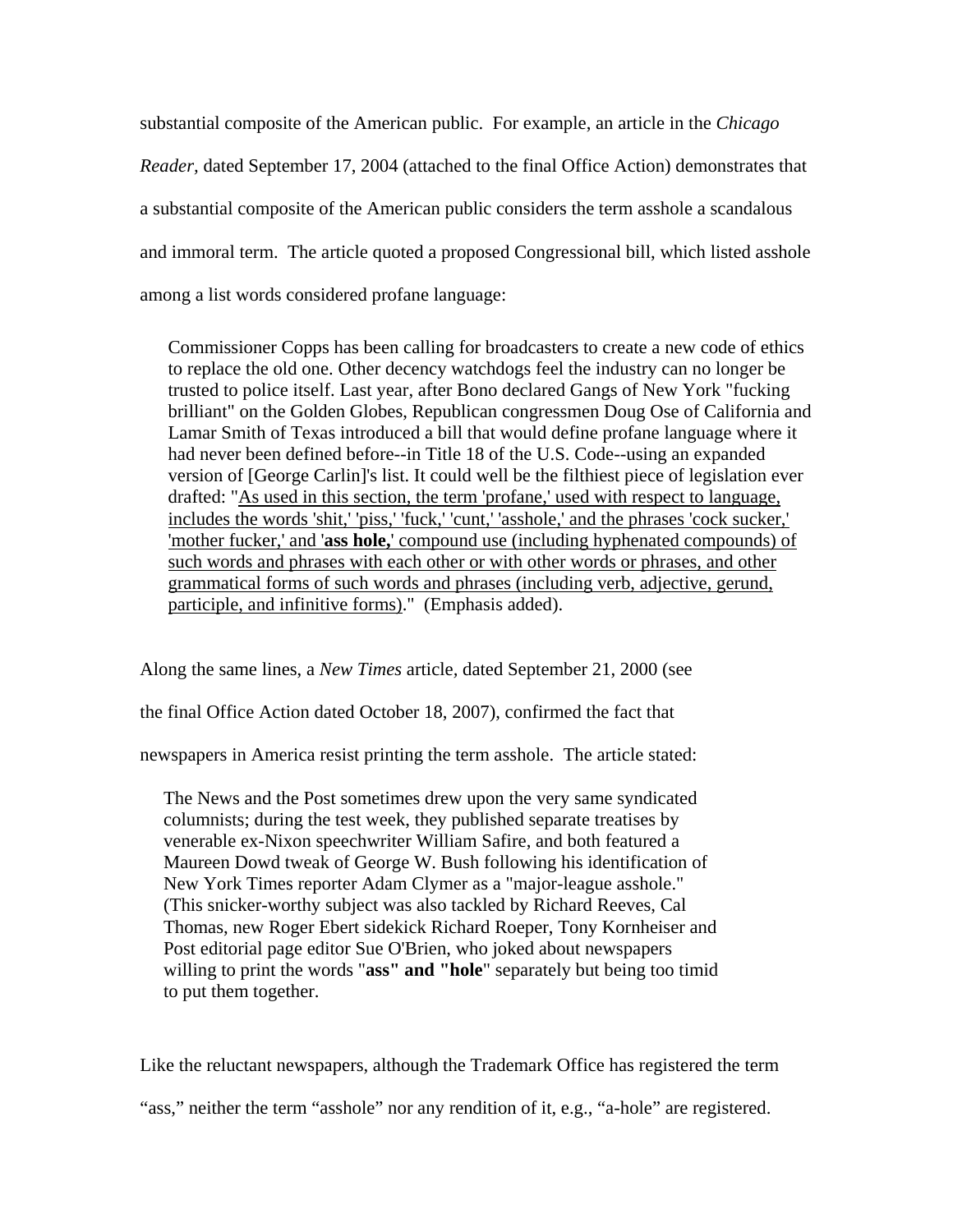Applicant admits that the term asshole in articles and song lyrics is vulgar, but argues that its mark is not "Asshole Patrol" (Applicant's brief, page 3). Applicant argues the terms a-hole and asshole are "distinguishable when it comes to social acceptance and contemporary attitudes" (Applicant's Request for Reconsideration, Page 3). However, in its Request for Reconsideration, Applicant states that it "does not dispute that the term "a-hole" can have a negative connotation, namely, that it can refer to a person as a jerk" (Applicant's Request for Reconsideration, page 2). Yet, Applicant argues "a-hole" is not offensive pointing to the Urbandictionary.com's statement that "a-hole" as a "polite" substitute for the term "asshole." Applicant concludes that a "polite" term therefore cannot be scandalous.

 When the first Office Action was issued on January 16, 2007, there were two entries for the word "a-hole" in the Urban Dictionary. The first entry was the definition upon which the Applicant builds his case, that the term is a "polite, [in]offensive manner to refer to someone as an asshole" (Applicant's Brief, page 2). On the contrary, when the examiner issued the final action on October 18, 2007, the Urban Dictionary had several entries for the word "asshole" (see the final Office Action dated October 18, 2007) that strongly indicate the term is scandalous. The second entry defined asshole as "an annoying and obnoxious person;" the third entry defined asshole as "a real prick, a jiving, slippery mother f\* who really rubs humanity the wrong way;" and the sixth entry defined asshole as "a person so useless that nothing good ever comes out of them. In fact, the only thing that ever does come out of them is shit" (See the final Office Action dated October 18, 2007). Thus, the same dictionary that rendered "a-hole" a polite and inoffensive way to refer to someone as an asshole at the same time rendered "asshole" as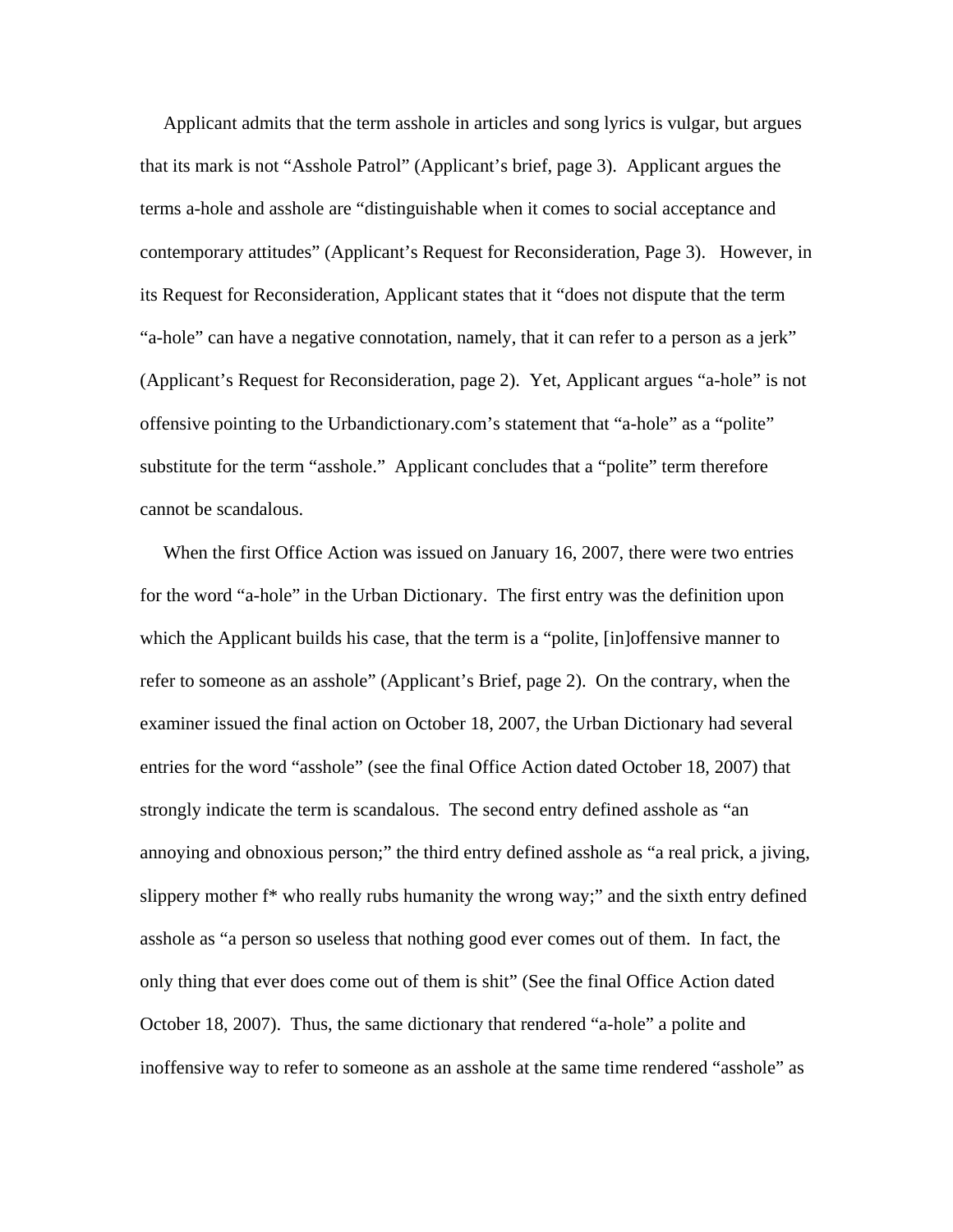"a person who is so useless that NOTHING good ever comes out of them" (emphasis added) *Id*, "a prick, a jiving, slippery mother f\*" and an "annoying and obnoxious person" *Id*. It is arguably counterintuitive to politely refer to someone as an asshole, given the scandalous nature of the term. The Urban Dictionary is a slang dictionary of words composed by ordinary people who submit definitions. For example, each entry shows the name or screen name of the person who entered the definition along with the date of entry (See the Urban Dictionary excerpts submitted with the final Office Action, dated October 18, 2007). Since the Urban Dictionary is a non-standard dictionary, it is constantly updated as demonstrated by the differences in the entries over the nine month period between the first and final Office Actions. Therefore, the Applicant's total reliance on one definition from the Urban Dictionary submitted with the first Office Action must be balanced by the other entries in that same dictionary as well as the entries from the standard dictionaries cited above, e.g., the American Dictionary of the English Language and Merriam Webster.

 In further support of its argument, Applicant submitted what it contends is evidence that the term a-hole is readily acceptable in today's society. For example, use of the term by Jay Leno and best selling author Robert Sutton, as well as the popular NBC Sketch featuring the two characters know as a "Two A-holes" (Applicant's brief, page 7). Contrary to the Applicant's argument, there is no evidence that the term "a-hole" is considered polite by the American public. The substitution by Leno and NBC of "ahole" in place of "asshole" does not change the vulgar connotation. Although it is a different way of saying asshole, it has the same connotation and meaning. There is no alternative non-scandalous meaning for the term "a-hole.'" It means asshole, which is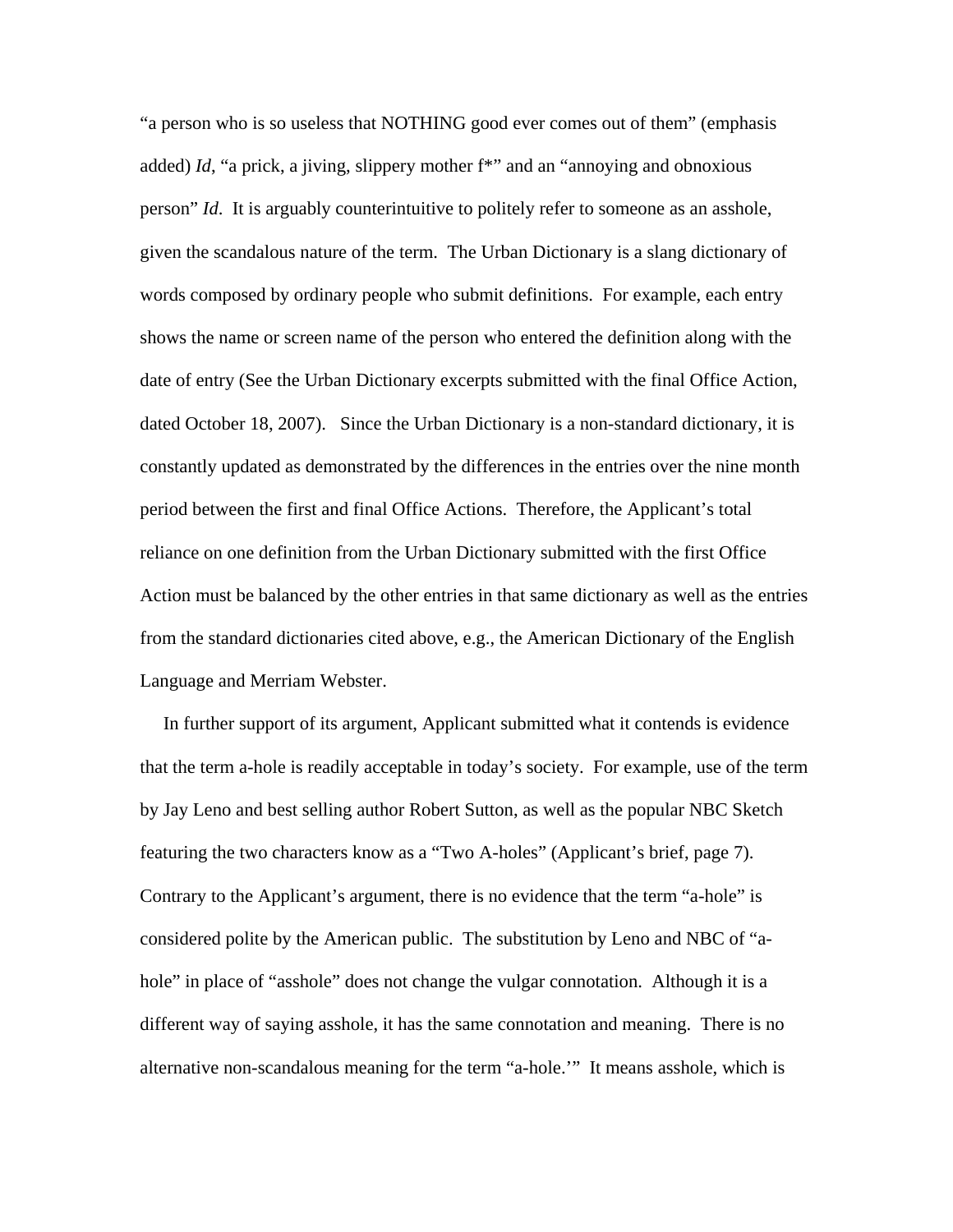vulgar. Where no other relevant, non-scandalous, meanings of the allegedly scandalous matter are evident from the record, reliance solely on dictionary definitions is sufficient to demonstrate the scandalous nature of the proposed mark. *See, e.g., In re Boulevard Entertainment, Inc.,*334 F.3d 1336, 67 USPQ2d 1475 (Fed. Cir. 2003) (1-800-JACK-OFF and JACK OFF held scandalous where all dictionary definitions of "jack-off" were considered vulgar); *In re Tinseltown, Inc.,* 212 USPQ 863 (TTAB 1981) (BULLSHIT held scandalous where all dictionary definitions of that term were considered vulgar); *but see In re Mavety Media Group Ltd.,* 33 F.3d 1367, 1373, 31 USPQ2d 1923, 1928 (Fed. Cir. 1994) ("[i]n view of the existence of such an alternate, non-vulgar definition," it was error to find BLACK TAIL scandalous solely on dictionary definitions).

 In a case similar to the case at bar, *In re Daniel Zaharoni*, *2005 TTAB Lexis 3, (January 4, 2005, not precedent),* the TTAB affirmed the refusal of "THE COMPLETE A\*\*HOLE'S GUIDE TO . . ." for a "series of books providing information relating to advice, counseling, self-help, and humor," under Section 2(a)**,** on the ground that applicant's mark comprises immoral or scandalous matter*.* The facts of the *Zaharoni* case are highly similar to the case at bar. Although *Zaharoni* is not precedent, it is nonetheless instructive. Applicant, Zaharoni, agreed that most readers would infer that the term "a\*\*hole" refers to the word "asshole," but that use of the term "a\*\*hole" reflects "a concerted effort by Applicant, and by others that use the term, to present a 'cleaned up,' non-scandalous alternative for the word 'asshole.'" *In re Daniel Zaharoni, 2005 TTAB Lexis 3, 5 (January 4, 2005)*. The Board determined "obviously, if 'asshole' were not vulgar, there would be no need or an alternative." *Id* at 9. Further, the Board was not convinced that the term a\*\*hole was either cleaned-up or non-vulgar. "The fact that the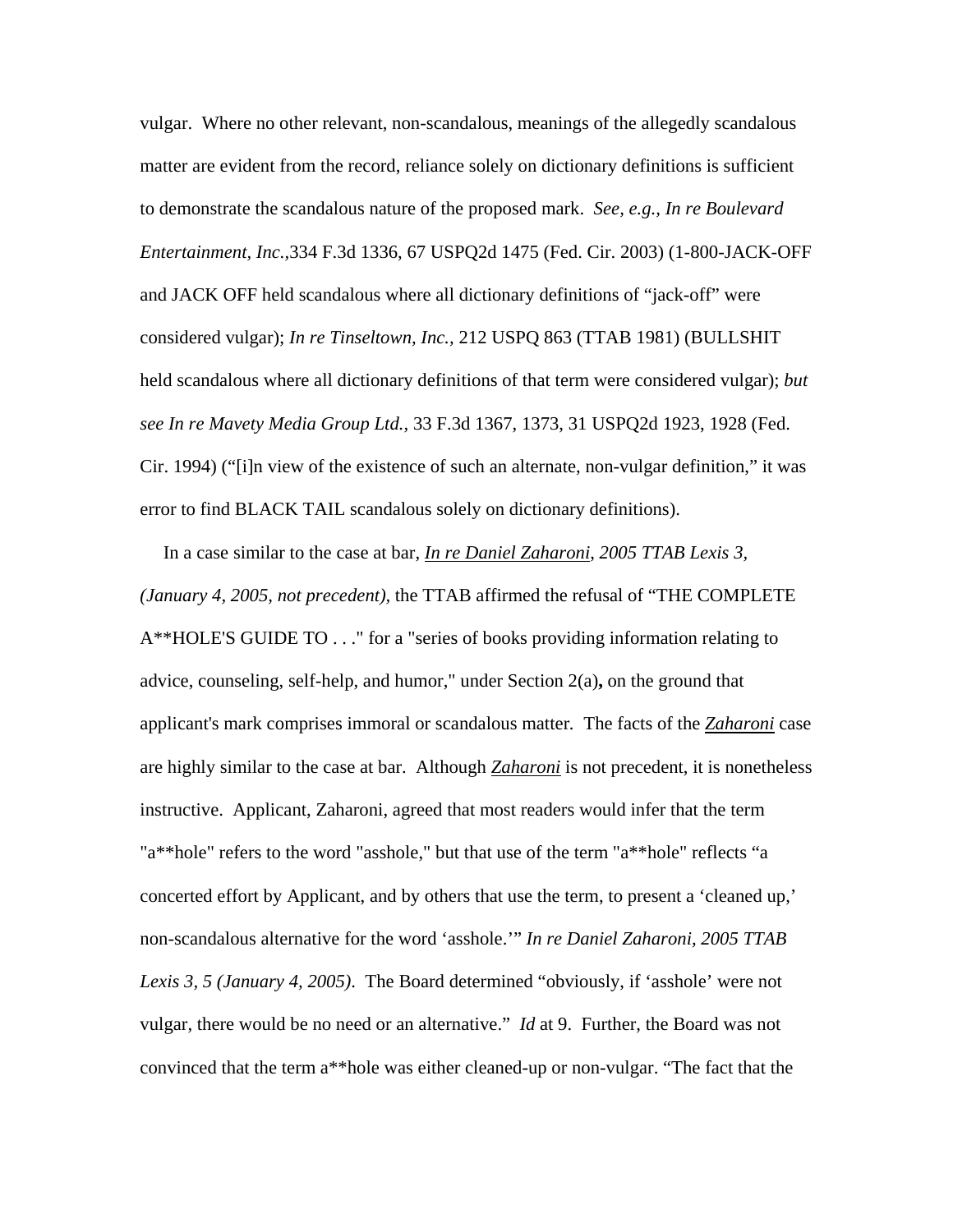term "a\*\*hole" appears in articles at various Internet websites does not persuade us that the public would regard the term as non-scandalous. It is common knowledge that all types of material appears on the Internet, some of it scandalous in nature. Thus, the mere appearance of the term "a\*\*hole" on the Internet says nothing about how the public would regard the term. There is no evidence in this record that the term "a\*\*hole" has appeared in general interest publications that are widely distributed to the public." [*Id* at 10] The determination of whether a mark is scandalous must be made in the context of the relevant marketplace for the goods or services identified in the application, and must be ascertained from the standpoint of not necessarily a majority, but a "substantial composite of the general public." *In re McGinley*, 660 F.2d at 485, 211 USPQ at 673.

 In this case, "a-hole" is synonymous with the scandalous and immoral term "asshole." In fact, in the context of the Applicant's mark, it is clear that the term "a-hole" is intended to carry the commonly accepted and vulgar meaning of "asshole." The Applicant intends to refer to persons who place offensive and inappropriate material on the Jibjab website as assholes. Thus, Applicant calls its screeners, the A-Hole Patrol, because they patrol the website for entries by people deemed as assholes for the subject matter they submit.

 Applicant contends through Tom Gillons, Director of Operations of Jibjab that out of the approximately 40,000 user support emails from the Jibjab online community, none have ever complained that "the mark is viewed as offensive, vulgar, profane, indecent, or otherwise inappropriate." (See Declaration of Mr. Gillons). The absence of complaints does not establish that the term is not offensive or disparaging to members of applicant's online community. Applicant admitted in its brief that membership in the A-hole Patrol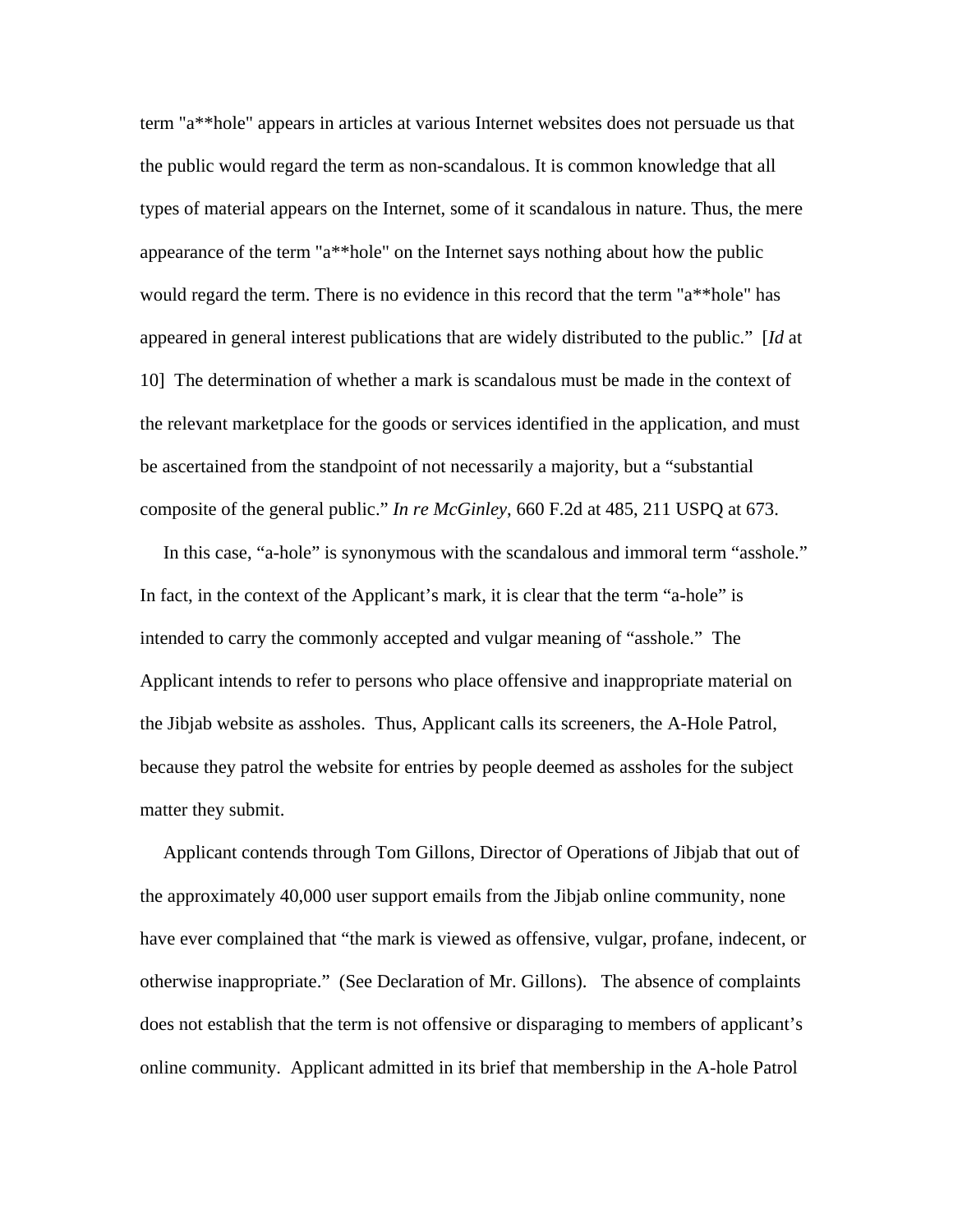is voluntary and therefore, "[i]f any member believed the term was disparaging to them, they always have the option of not joining or withdrawing from the club." [Applicant's brief, page 10]. The fact that an offended person could withdraw from the community without making a complaint, provides one reasonable explanation as to why Mr. Gillons has never encountered any user complaints about the mark.

 The more egregious the allegedly scandalous nature of a mark, the less evidence is required to support a conclusion that a substantial composite of the general public would find the mark scandalous. *See In re Wilcher Corp.*, 40 USPQ2d 1929, 1934 (TTAB 1996) (finding that "the inclusion in a mark of a readily recognizable representation of genitalia certainly pushes the mark a substantial distance along the continuum from marks that are relatively innocuous to those that are most egregious"); TMEP §1203.01.

 For example, in, *Boston Red Sox Baseball Club Limited Partnership v. Brad Francis Sherman*, Opposition No. 91172268 (September 9, 2008) [precedent], sustaining the Red Sox Club's opposition to proposed mark **SEX ROD** in the stylized form for clothing items (including infant wear, baby bibs, and girdles), the Board found that the mark was both scandalous and disparaging under Section 2(a). The Opposer, the Club, submitted that the slang usage of the term "rod" was vulgar because it referred to the male "penis." Brad Francis Sherman argued that the mark "represented the at once clever yet sophomoric sense of humor that prevails in those venues in which apparel bearing the SEX ROD stylized mark would likely be worn, e.g., ball parks, sports bars and university campuses." *Id*. The TTAB determined "even assuming for the sake of argument that 'SEX ROD' is a parody of the opposer's 'RED SOX' marks, as applicant asserts – there is nothing in the parody itself which changes or detracts from the vulgar meaning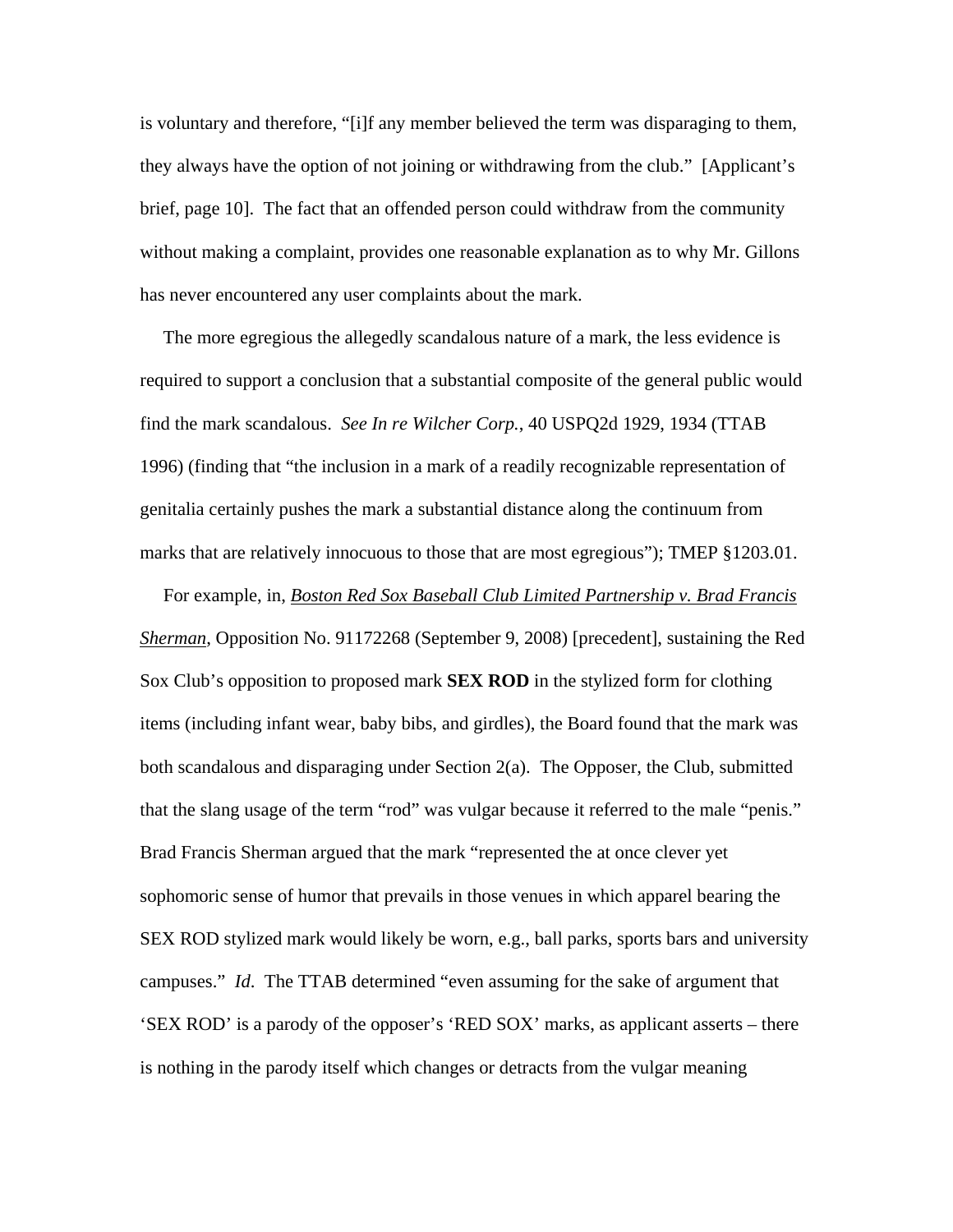inherent in the term. In other words, the parody, to the extent there is one, is itself vulgar." *Id.* Here, as in the *SEX ROD* case, there is nothing in the context of the Applicant's use of the term "A-Hole" which changes or detracts from the vulgar meaning inherent in the term. The slang version of the term "asshole" is no less vulgar than the term "asshole" itself.

### **B. THIRD PARTY REGISTRATIONS ARE NOT PERSUASIVE**

 In support of registration, Applicant presented evidence of several registrations with terms that it argues are offensive. Each case is decided on its own facts, and each mark stands on its own merits and prior decisions and actions of other examining attorneys in registering different marks are without evidentiary value and are not binding upon the Office. *AMF Inc. V. American Leisure Products, Inc., 177 USPQ 268, 269 (CCPA 1973); In re International Taste, Inc., 53 USPQ 2d 1604 (TTAB 2000).* Although, the third party registrations are without evidentiary value and not binding upon the Office, the examiner notes that none of the registered marks submitted by the Applicant contain the word "a-hole" or "asshole." This underscores the scandalous nature of both terms. While maybe neither "ass" nor "a" standing alone is scandalous, both combined with "hole" are scandalous and immoral.

#### **CONCLUSION**